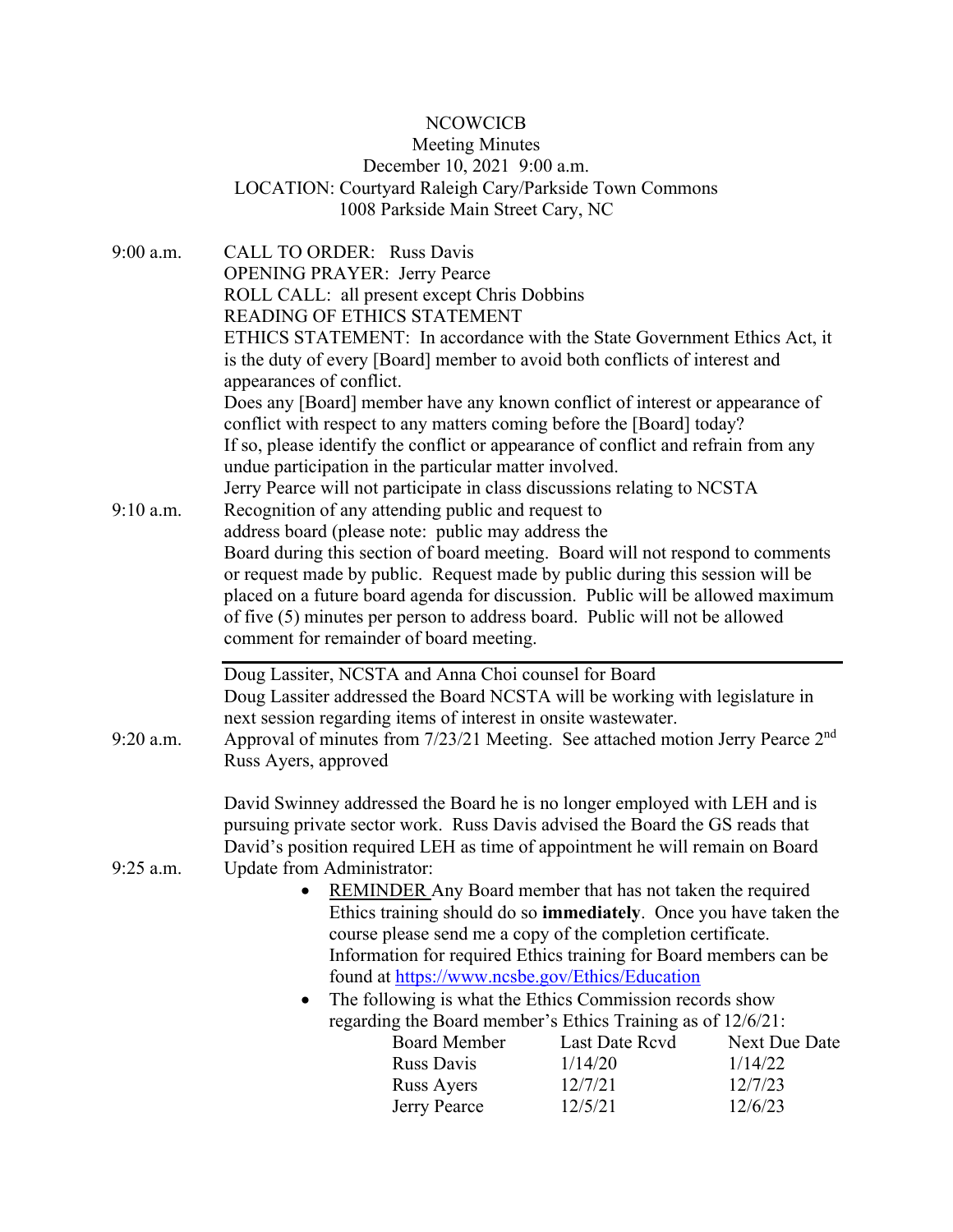| <b>Glenn Hines</b>         | 4/20/20  | 4/20/22  |
|----------------------------|----------|----------|
| Michael Robinson           | 12/8/20  | 12/8/22  |
| <b>Walter James</b>        | 12/17/20 | 12/17/22 |
| <b>Chris Dobbins</b>       | 7/12/21  | 7/12/23  |
| David Swinney              | 5/5/20   | 05/05/22 |
| Jim Beeson                 | 11/20/07 | 02/28/22 |
| Connie Stephens(EL) 7/7/21 |          | 7/7/23   |

- SEI submissions are due again for each Board member no later than 4/15/22. Please file these early and send an email to  $\text{c}$ sstephens $\omega$ ncowcicb.info once you have completed the filing you do not need to send the filing just an email to let me know you have filed. This is the link to file and most of you should be able to use the short form. https://ethics.nc.gov/seis/regular-filers
- Renewal and New Applicant update: 2021 has been an extremely active year for certification. Renewals for 2021 were extended to March 2021 and a grace that ended in June 2021. Renewals for 2022 were due 11/15/21 to be on time and run through 12/31/21 with no late fee and extend to March 31, 2022 with late fee.

So far we have 70% of database already renewed and 2022 cards mailed out to them. Quite an accomplishment considering the cards were ordered in September and because of shipping delays didn't arrive until Nov  $30<sup>th</sup>$ . With this amount already in we are on target to retain the same numbers as we have had in the past.

12 classes for new installers have been held this year and providers have a waiting list for when the 2022 class schedules release. Several of these applicants are second generation getting certified but a large portion of these are new to the industry. This trend seems to be keeping up with the building boom. NCSU requested that we raise the limit of attendees in the 18 hour and inspector class from 30 to 50 students and I responded with the Board set this limit to benefit the attendees as 30 is as large a group as needs to be in attendance at these classes. I would advise the Board to leave the limit in place with maximum of 30 attendees.

Hopefully 2022 will bring some sort of resemblance to normal.

- The financial audit for fiscal year 2020-2021 has been completed and the report was good with no issues found
- The first Evaluator class is set to be complete on Monday December 13, 2021. This class has gone extremely well and the first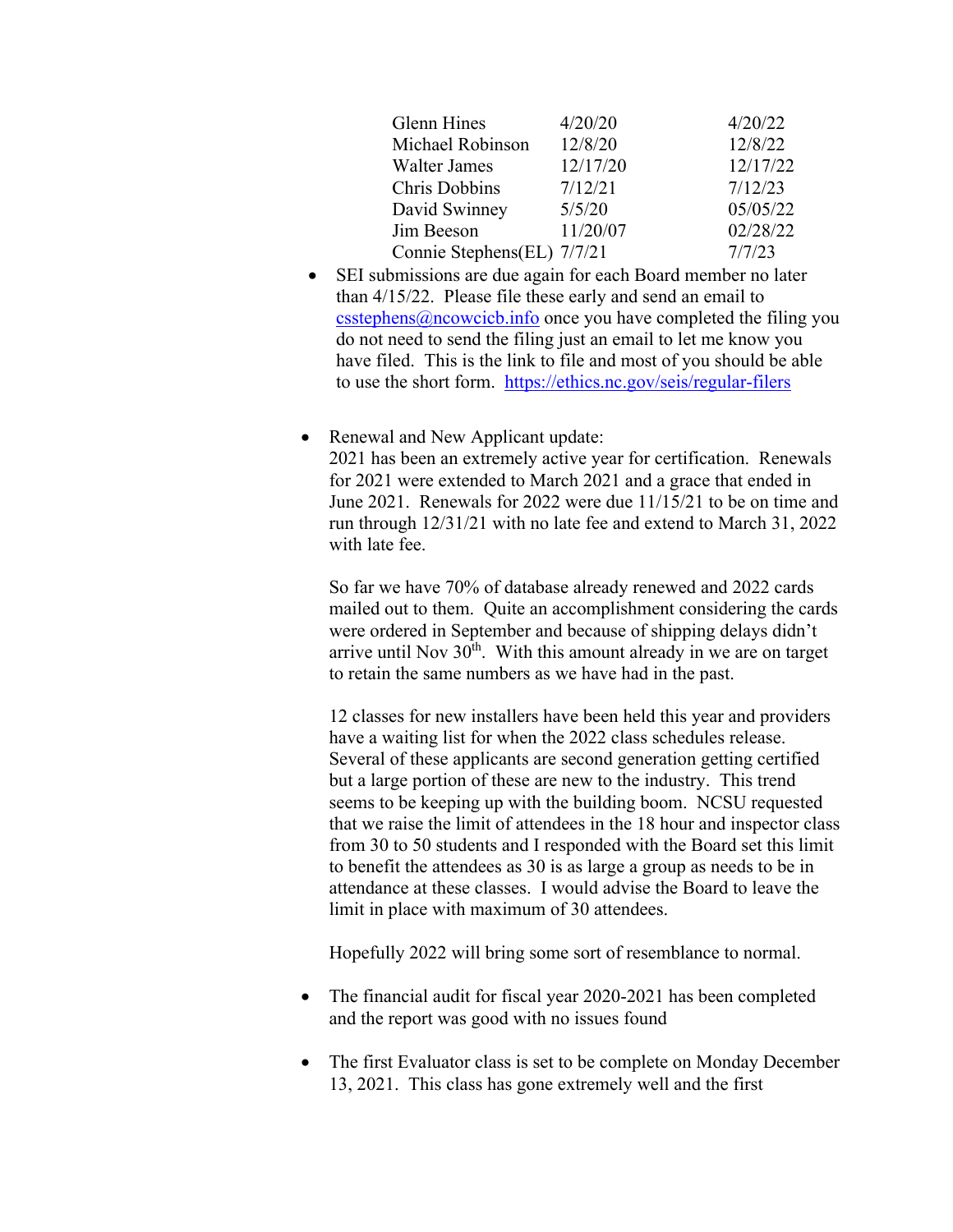applicants for evaluator will be taking the exam in January so we should have Evaluators up and running by mid-February of 2022

Jim Beeson participated in the class and stated he has been taking classes since mid 80's and by far best class he has ever been in.

## Class Approval Request:

Discussions of concerns regarding classes Russ addressed the Board about classes and stated he will be doing more audits of classes. He attended two 18 hour classes and they were night and day in quality.

David Swinney stated that 30 is more than enough for 18 hour and inspector class. Russ Davis concurred. David made motion that that max be 30 for 18 hour and inspector class and that we add to criteria as needed to pursue better product.  $2<sup>nd</sup>$  Walter James, approved

Request for class approvals:

NCSU request for reapproval of all classes approved in 2021 including 18 hour, inspector class, and onsite conference Motion to approve David Swinney 2<sup>nd</sup> Jim Beeson, approved

NCSTA request for reapproval of all classes approved in 2021 Including 18 hour, inspector class, annual convention, hands on training class, and Evaluator class Jerry Pearce will not participate in discussion or vote Motion to approve Walter James, 2<sup>nd</sup> Glenn Hines, approved

Johnston County request for reapproval of class approved in 2021 which was canceled, all levels, 6hours Motion to approve Walter James, 2<sup>nd</sup> Mike Robinson approved

Orange County request for approval of class, 6 hours all levels, meets minimum requirements Motion to approve David Swinney, 2<sup>nd</sup> Russ Ayers, approved

• The current rules for NCOWCICB state that employees of environmental health shall not install or evaluate outside of their employment duties. We currently have several persons certified that are employees of environmental health. Our general statute reads that a person that does not renew within the ninety day period following expiration of certification shall make application to reapply. Some of these certification holders have renewed some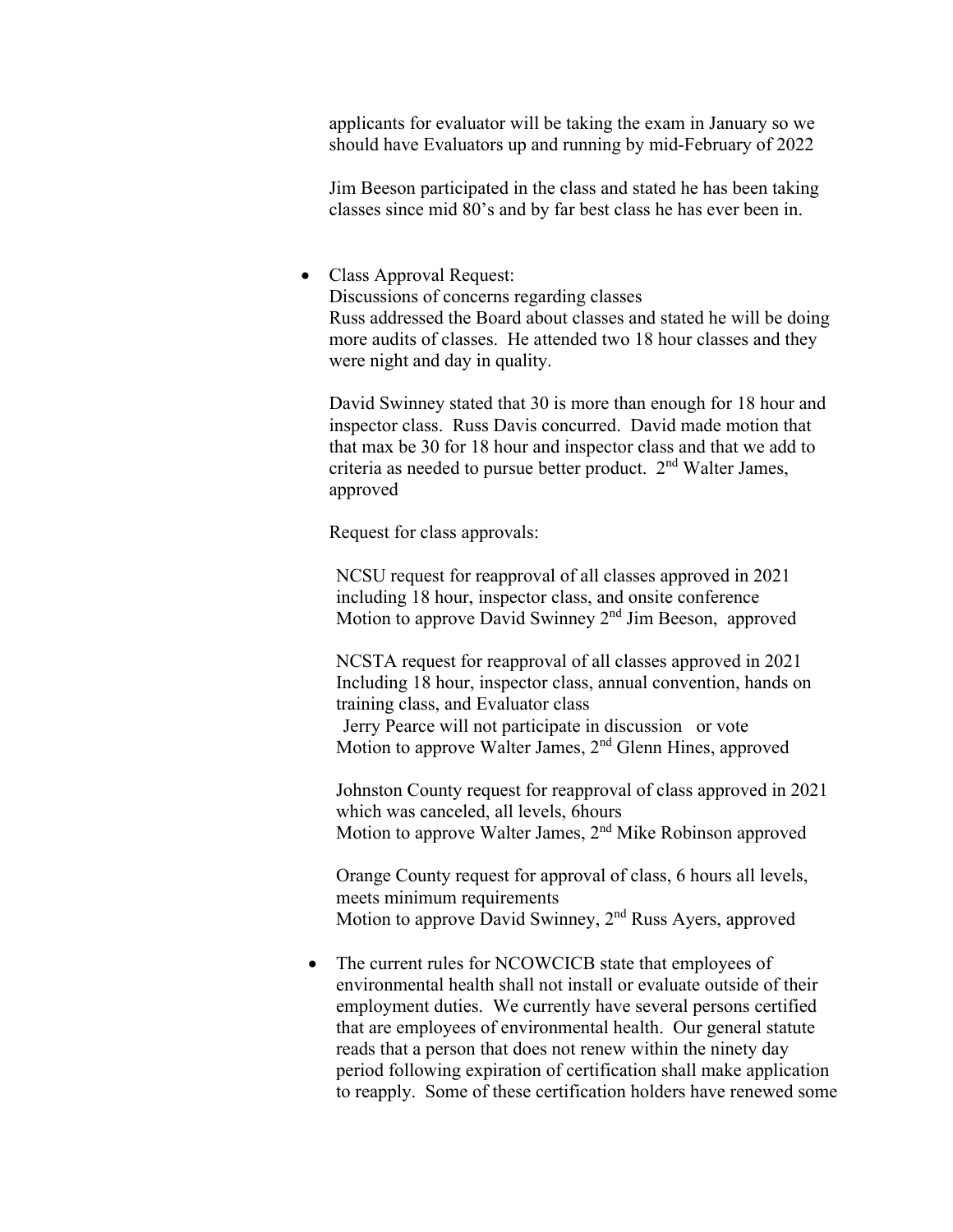have not. I need the Board's guidance on how to proceed with these individuals. I would recommend they stay in a pending status whether renewed or not until which time they are no longer employed by the onsite section or environmental health I'm just unsure of the legality of that.

Per Anna we have to follow statute and the certification holders will need to renew or if they expire they will have to follow procedures for re-certification

• NCOWCICB has received request to pursue a master level of certification. This process would require new rules and requirements and maybe even additions to our GS if the Board seeks to explore this level of certification.

Discussion held:

Jerry stated that we have had other discussions before regarding this and we need to have an overview of requirements.

Doug Lassiter addressed the Board. SC master program is very limited and has to do with covering a system if LEH doesn't come out. He strongly advises against using FL as a model. He would advise that requirements regarding strong education, insurance, previous verified experience in onsite. Under GS this Board has authority to establish levels of certification would need to add definition for master installer. The only difference between IV and master would be the master would also have the ability to cover a system without it being inspected.

Russ Ayers stated we should back up and think about responsibility and where it would be the installer in regards to liability. This seems to be putting liability over to the installer. Cost would go up because of insurance etc. If an installer makes a mistake and the system gets inspected there is an opportunity to catch the mistake before it's covered.

Jim Beeson stated that LSS dealt with same scenario early on in that they would be better off in long run to hold the liability in the private sector. This is just a start of a conversation.

David Swinney said that rule 1937 section I states that an authorized agent must approve before an operation permit can be issued section m references it also. Not sure can override this.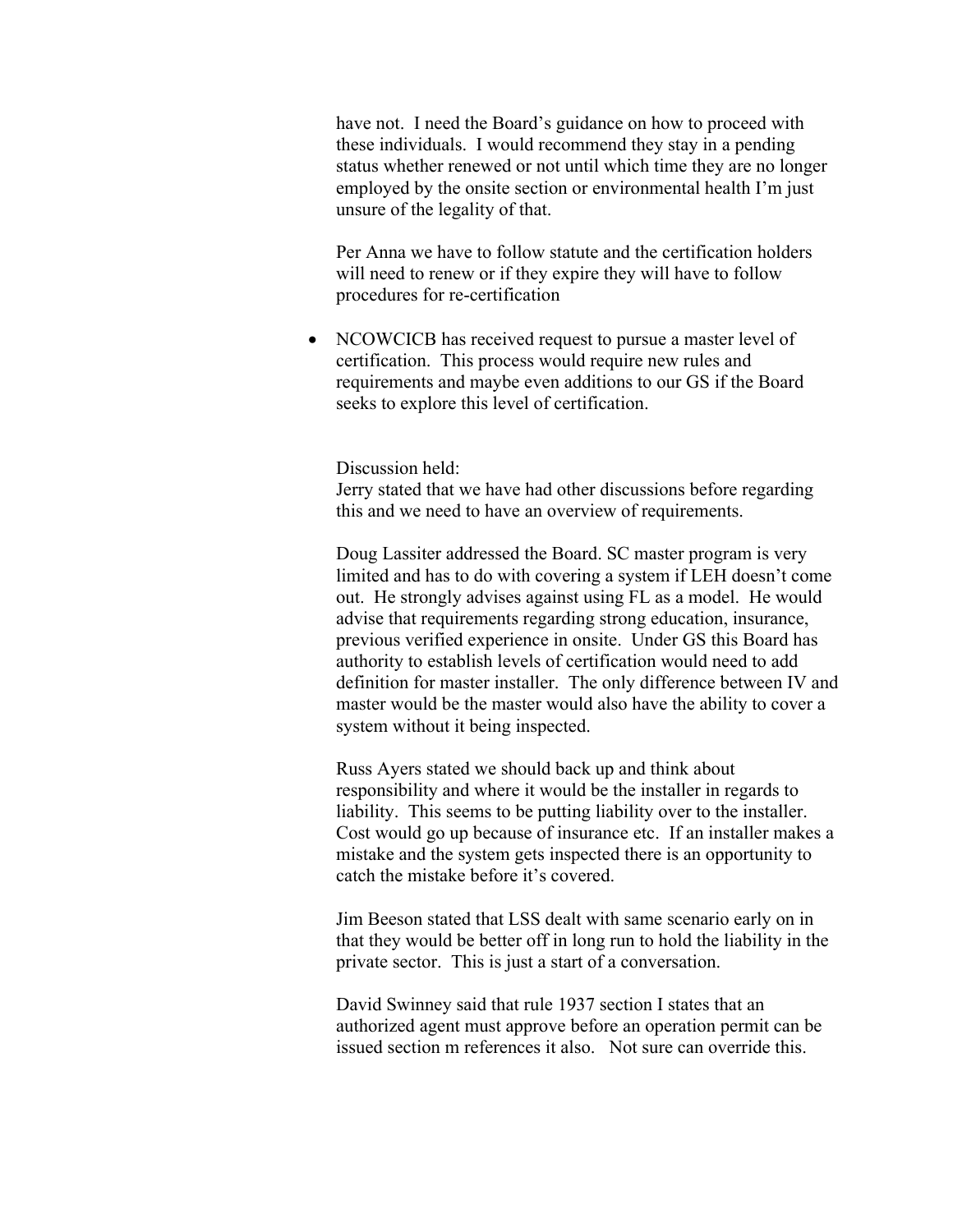|              | Jerry stated that sometimes getting an inspection form LEH has<br>become more and more difficult due to lack of personnel.<br>Installers should accept responsibility of their install. This is a<br>conversation and a starting point for the future. There a lot of<br>times installers have to educate the inspector. We need to take a<br>proactive stance in moving forward.                                                                                                                                                                                                                                                                                                           |  |  |
|--------------|---------------------------------------------------------------------------------------------------------------------------------------------------------------------------------------------------------------------------------------------------------------------------------------------------------------------------------------------------------------------------------------------------------------------------------------------------------------------------------------------------------------------------------------------------------------------------------------------------------------------------------------------------------------------------------------------|--|--|
|              | Connie stated maybe should look outside the box and consider a<br>private inspector of systems instead of a Grade Level V/ Master<br>installer. Much discussion held                                                                                                                                                                                                                                                                                                                                                                                                                                                                                                                        |  |  |
|              | Russ Davis asked David Swinney, Jim Beeson, Walter James and<br>Russ Ayers to form a committee to discuss how to move forward<br>with this and bring back to Board in May                                                                                                                                                                                                                                                                                                                                                                                                                                                                                                                   |  |  |
| $11:00$ a.m. | Treasurer's Report by Jerry Pearce, Treasurer<br>Financial Report as of October 31, 2021<br>Monies on hand:<br><b>First Horizon Operating Account</b><br>\$148,293.65<br>Select Bank*<br>\$245,756.83<br>Bank of Oak Ridge*<br>\$233,660.30<br>Sound Bank*<br>\$228,871.09<br>North State Bank*<br>\$233,867.56<br>First Bank*<br>\$226,340.62<br>First National*<br>\$205,167.48<br>Total Monies on hand<br>\$1,521,957.53<br>(*CD held for future enforcement)<br>See detailed YTD Financial Report Attached<br>Motion to accept Glenn Hines, 2 <sup>nd</sup> Russ Ayers, approved<br>Does anyone on Board sit on committees or Boards for Union Bank of NC in<br>Youngsville? None noted |  |  |
| $11:15$ a.m. | Board shall enter Closed Session for discussion of complaints received,<br>Motion Walter James, 2 <sup>nd</sup> Russ Ayers<br>Motion to enter closed session                                                                                                                                                                                                                                                                                                                                                                                                                                                                                                                                |  |  |
| $11:45$ a.m. | Board shall re-enter regular session<br><b>MOTION TO GO INTO REGULAR SESSION</b><br>David Swinney, 2 <sup>nd</sup> Russ Ayers<br>Motion to return to regular session<br>THE FOLLOWING COMPLAINTS WERE DISCUSSED IN CLOSED<br><b>SESSION:</b><br>COMPLAINTS REVIEWED AND DECISIONS BY BOARD LISTED UNDER<br><b>EACH COMPLAINT</b>                                                                                                                                                                                                                                                                                                                                                            |  |  |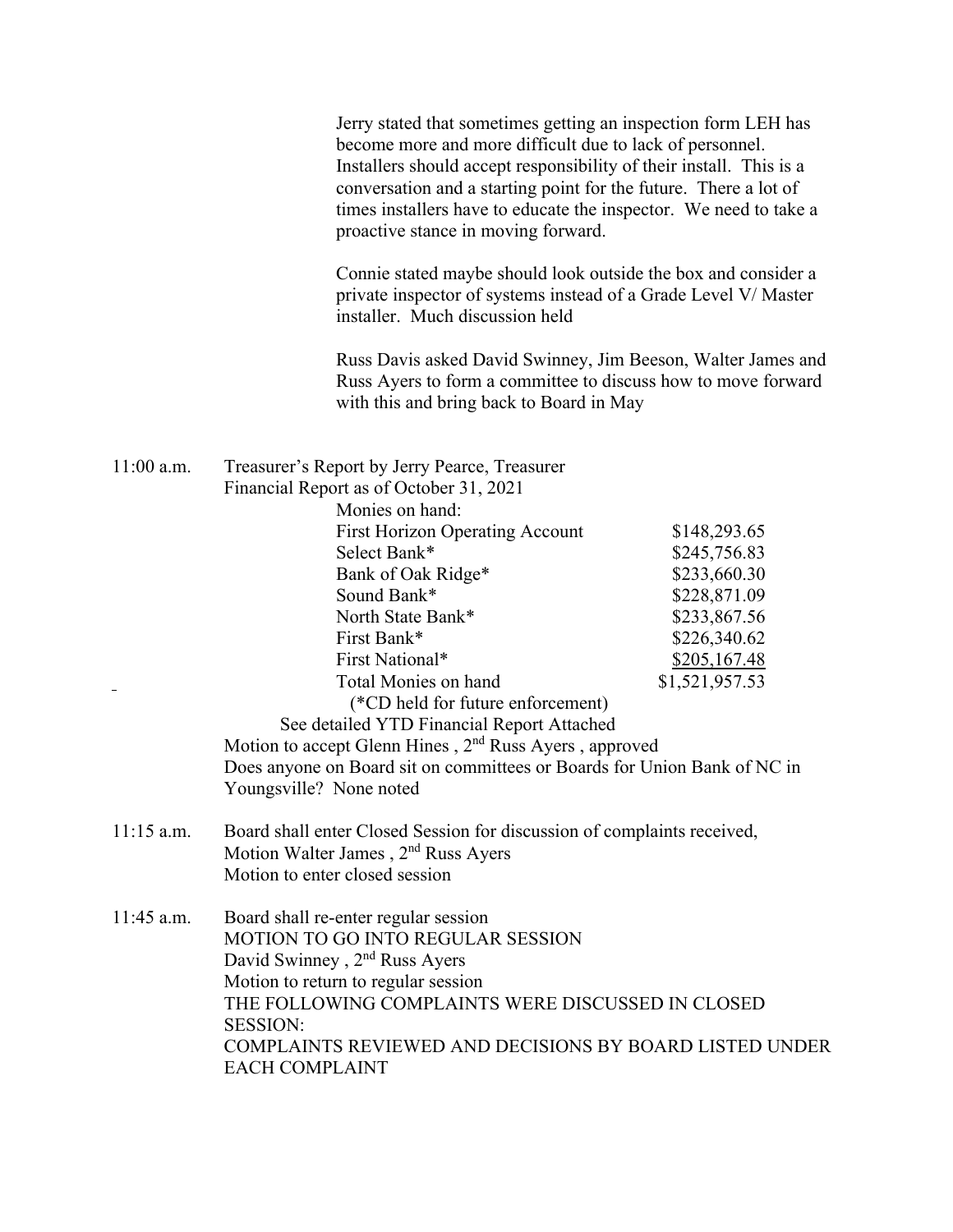Complaint 04041901 complaint was set for hearing Motion to dismiss due to lack of evidence Jim Beeson, 2<sup>nd</sup> David Swinney, approved

 Complaint 09241901 complaint heard at office of administrative hearing and findings are not back from OAH Board will need to have special meeting regarding recommendation of OAH a date will be set later in agenda must be within 120 days

 Complaint 09222101 improper installation and permit not followed Jerry Pearce left the room Issue letter of admission that follow up with homeowner and county to attempt to come to solutions , motion David Swinney, 2nd Michael Robinson , approve Complaint 08172101 incorrect inspection David Swinney motion to dismiss, 2nd Glenn Hines, approved

## 12:00 p.m. Other business:

 Election of officers: Current Slate of Officers: Russ Davis, Chairman Russ Ayers, Vice-Chairman Jerry Pearce, Treasurer

Motion to keep current slate of offices, Walter James, 2<sup>nd</sup> Jim Beeson, approved

Next Board Meeting: For tele-meeting consider dates first three weeks of Feb  $1<sup>st</sup>$ , 10:30 a.m.

The next scheduled meeting is May 13, 2022 in Cary, keep in mind the Board meetings have been set as second Friday in May and December.

Meeting Adjourn:

Lunch will be served